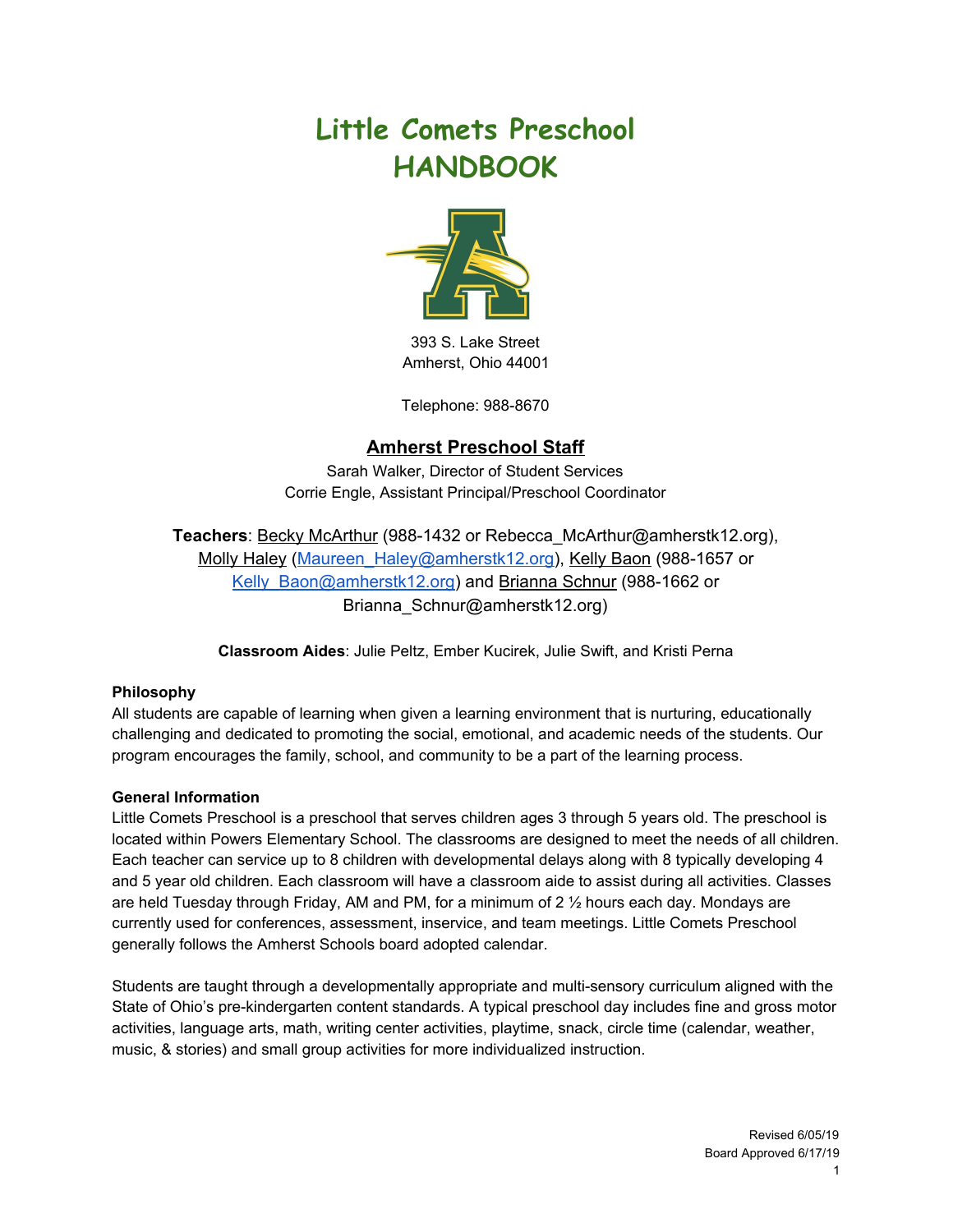The program is licensed and monitored by the Ohio Department of Education division of early childhood. Classroom teachers are required to have a valid teaching license in the state of Ohio. Teachers and related staff are required to participate in ongoing professional development on a yearly basis and have a medical exam every 3 years.

## **Eligibility for Special Education Services**

The Amherst Schools provide preschool special education services to children ages 3 through 5 who experience a developmental delay or disability. When a disability is suspected, referral can be made to the Amherst school district for a multifactored evaluation to be conducted by the preschool assessment team. This team usually consists of the school psychologist, preschool special education teacher, and speech therapist. Services are provided in the child's least restrictive preschool environment. Itinerant services are provided to students in the community no further than one mile outside the school district boundary.

#### **Peer Models**

Peer Models are children without delays or disabilities who are age 4 or 5 who are integrated and participate along with the special needs students in the preschool program. Peer Models will be exposed to cognitive, language, physical, and self-help development while developing peer relationships which are important for the social and cognitive development of every child. While benefiting from the preschool experience, these children provide peer interaction and social motivation for the preschoolers with special needs. All children learn, not only from adults, but from watching and interacting with other children. Peer Models must be 4 years old by August 1 for the year of participation. Participation as a peer is tuition-based. Transportation to and from school must be provided by the parent or guardian of a peer model. Peer Models must be toilet trained.

#### **Emergency Cards**

Ohio school law requires that an emergency card is completed in full and that all information is correct. It is vital that if at any time phone numbers, addresses, or names contained on the card change, the school is notified so the card can be updated. Emergency cards must be on file so if an emergency arises, the school can take proper action.

Licensing requires that all preschool children have a yearly medical exam. The preschool **medical form** needs to be completed **within 30 days of entry for a new special needs student on an IEP**. **Peer Models are required to have a medical form on the first day of school**. Please be aware that returning students need an updated medical form each year. Students will be excluded from the program without the completed forms within 30 days. (Forms are available in the preschool classrooms).

#### **Arrival/Dismissal**

AM Classes: 9:15 a.m. - 11:45 a.m. (Students may arrive at beginning at 9:05) PM Classes: 12:45 p.m. - 3:15 p.m. - (Students may arrive beginning at 12:35)

*Additional details about Arrival/Dismissal is provided at the Parent Orientation. Arrival will be at the north door of the preschool hallway. Parents may park along Washington Street or in the High School parking lot and walk their child to the door.*

#### **Parent/Teacher Communication**

At the Preschool Parent Orientation, parents will receive a communication folder. The folder needs to be transported from school to home on a daily basis. Important notes/papers will be put in the folder for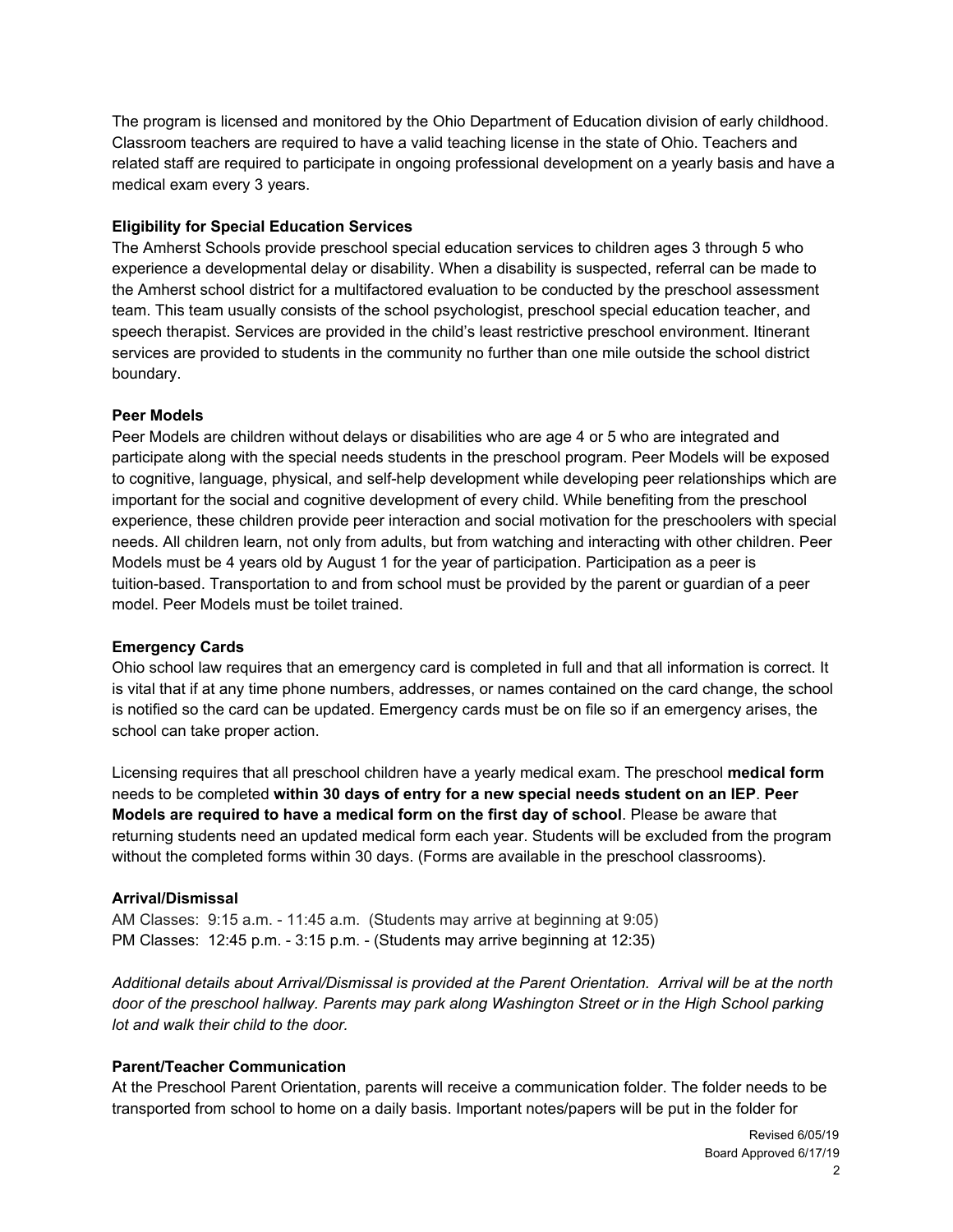parents to view or respond to. Teachers ask that parents use this folder to transport important notes to school as well. Email is a great way to communicate with your child's teacher. To access teacher email, visit the Amherst school district website, then click on Little Comets Preschool, and click on the link for teachers to locate your child's teacher. Monthly newsletters will be sent home in the communication folder that will discuss important dates, school vacations, early release or late arrival days, conference information, and preschool activities.

In addition, the preschool will provide parents with a Student Roster Disclosure. At the beginning of the school year parents will have the opportunity to share personal information such as parents' names and phone numbers to be included in a class roster that would be available for any preschool parent upon request. This is voluntary and information is only included with parent permission.

Little Comets Preschool always welcomes parent participation in the classroom. Parents are encouraged to contact classroom teachers at any time throughout the school year.

## **Preschool Supplies**

Send a **backpack** with your child every day. Please make sure the backpack is standard size with no wheels and labeled with your child's name. The backpack will help your child carry the communication folder, school projects, and an **extra set of clothes**. The extra set of clothing (shirt, pants, socks, and undergarment) should be in a plastic ziploc bag labeled with your child's name. The bag of clothing should remain in your child's backpack throughout the year.

**A pack of diapers/pull-ups and a container of wet wipes may be needed for special education preschoolers**. Peer Models are required to be toilet trained.

## **Supply List**

\* Please do not label supplies

- 1 8 oz. bottle of Elmer's glue
- 2 8 count Crayola crayons
- 4 dry erase markers
- 1 8 count washable Crayola markers
- 8 Elmer's glue sticks (purple if possible)
- 1 box of kleenex/tissues
- 1 4-pack of 5 oz. Play-Doh
- 1 box of Ziploc sandwich bags
- 2 containers of Clorox wipes
- 1 Bookbag (large enough to hold large folder-no wheels)

## **Preschool Birthdays and Holiday Parties**

Due to the health regulations and the increased number of food allergies, we are no longer accepting birthday treats at school. Please do not send in any treats or party bags. Snacks for the three major holidays will be obtained through the school cafeteria so that ingredients can be verified.

## **Preschool Snack**

State guidelines require that students be given a snack during their preschool day. We emphasize the importance of nutrition, therefore the following snacks are suggested: pretzels, graham crackers, orange fish crackers, yogurt, pudding, applesauce, saltines/cheese, fresh fruit or vegetables. Please visit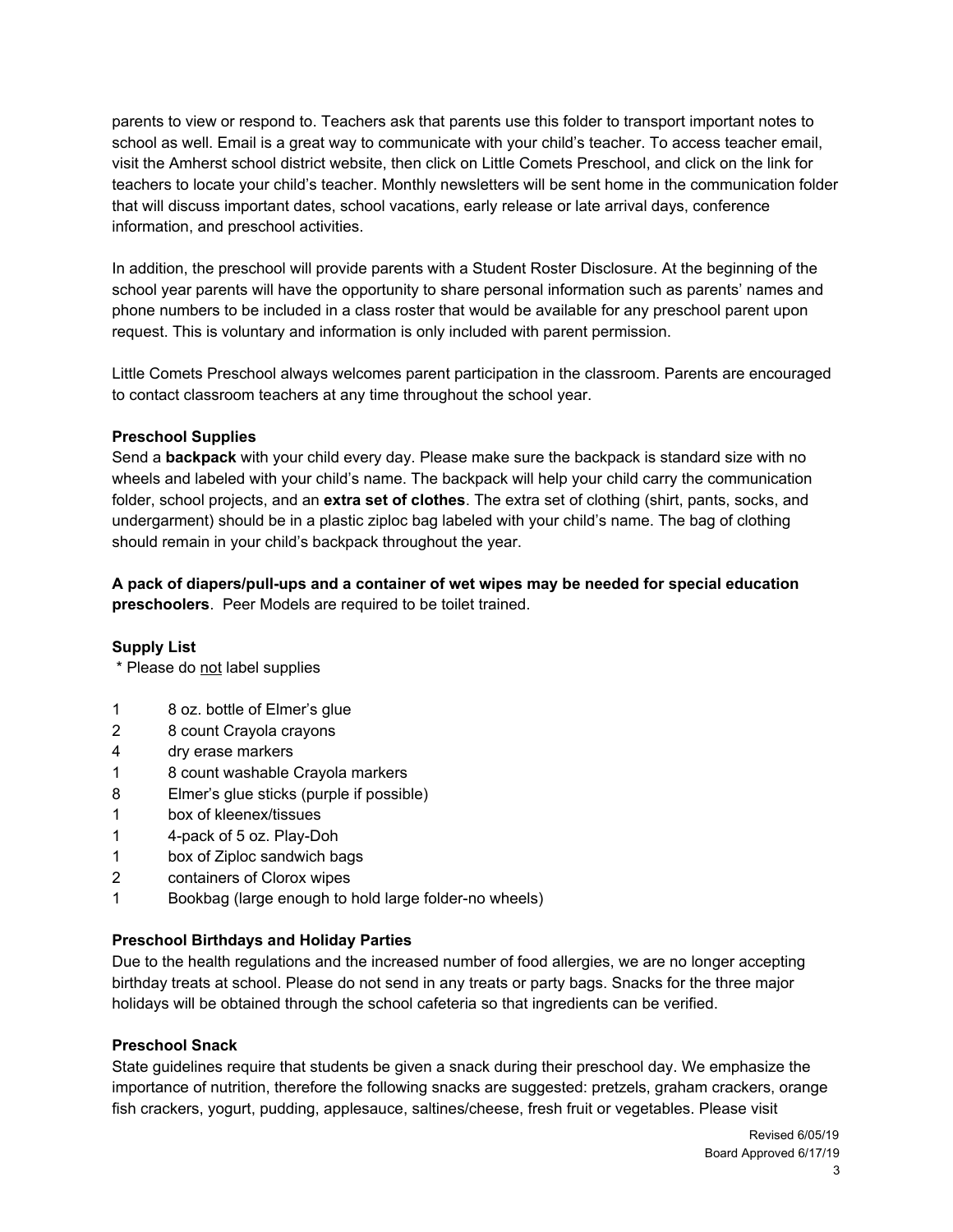[www.myplate.gov](http://www.myplate.gov/) for additional nutrition literature and resources. **Your child will be responsible for providing their own snack and drink each day.**

## **Dress Guidelines**

We finger paint, easel paint, glue, cook, and actively discover and learn. Children feel comfortable if they are wearing play clothes. Please remember, accidents happen and it is best if clothing is washable. Dress your child for playing both indoors and outdoors. **Please label your child's coats, jackets, hats, mittens, and backpack with his/her name.**

## **Bus Transportation**

Bus transportation is provided to some children receiving special education services. If you wish to speak to the transportation staff regarding questions or concerns, please call 988-2633. Bus drivers will call parents with approximate pick-up & drop-off times prior to the first day of school.

## **Field Trips**

Little Comets Preschool may plan parent-involvement field trips within the community setting throughout the year. If so, the field trip scheduled will take the place of the regular school day. Transportation will be provided by the parents/guardians and parents/guardians will be required to stay and chaperone their child throughout the event.

## **Illness and Medication**

The school clinic aide is employed by the Amherst Schools. The clinic aides are supervised and plan in conjunction with the Lorain County Board of Health. In case of injuries such as cuts, scrapes, etc., the school gives first aid; we contact the parent immediately if medical attention is required. Any time a student has a head injury, the family will be contacted using the emergency contact information provided by the parents. In the event a parent cannot be reached, we will call the additional numbers that are listed on the emergency card. We will call 911 for medical assistance in the event of a serious injury or medical crisis.

For students who must take medication at school, please contact the school office to obtain medical forms that need to be completed by the student's physician. All medications will be kept in a locked cabinet located in the clinic. The clinic aides are responsible for maintaining logs of all medications, health care plans, and student visits (due to illness or injury).

# **Communicable Diseases**

If your child's absence is due to a communicable disease such as head lice, strep throat, chickenpox, etc., please inform the teacher or attendance aide immediately. If your child is exposed to a communicable disease at school, you will be notified.

A child demonstrating any of the following signs or symptoms of illness will be immediately isolated, the parent/guardian contacted, and then sent home:

- Diarrhea
- Severe coughing, causing the child to become red or blue in the face or make a whooping sound
- Difficult or rapid breathing
- Yellowish skin or eyes
- Conjunctivitis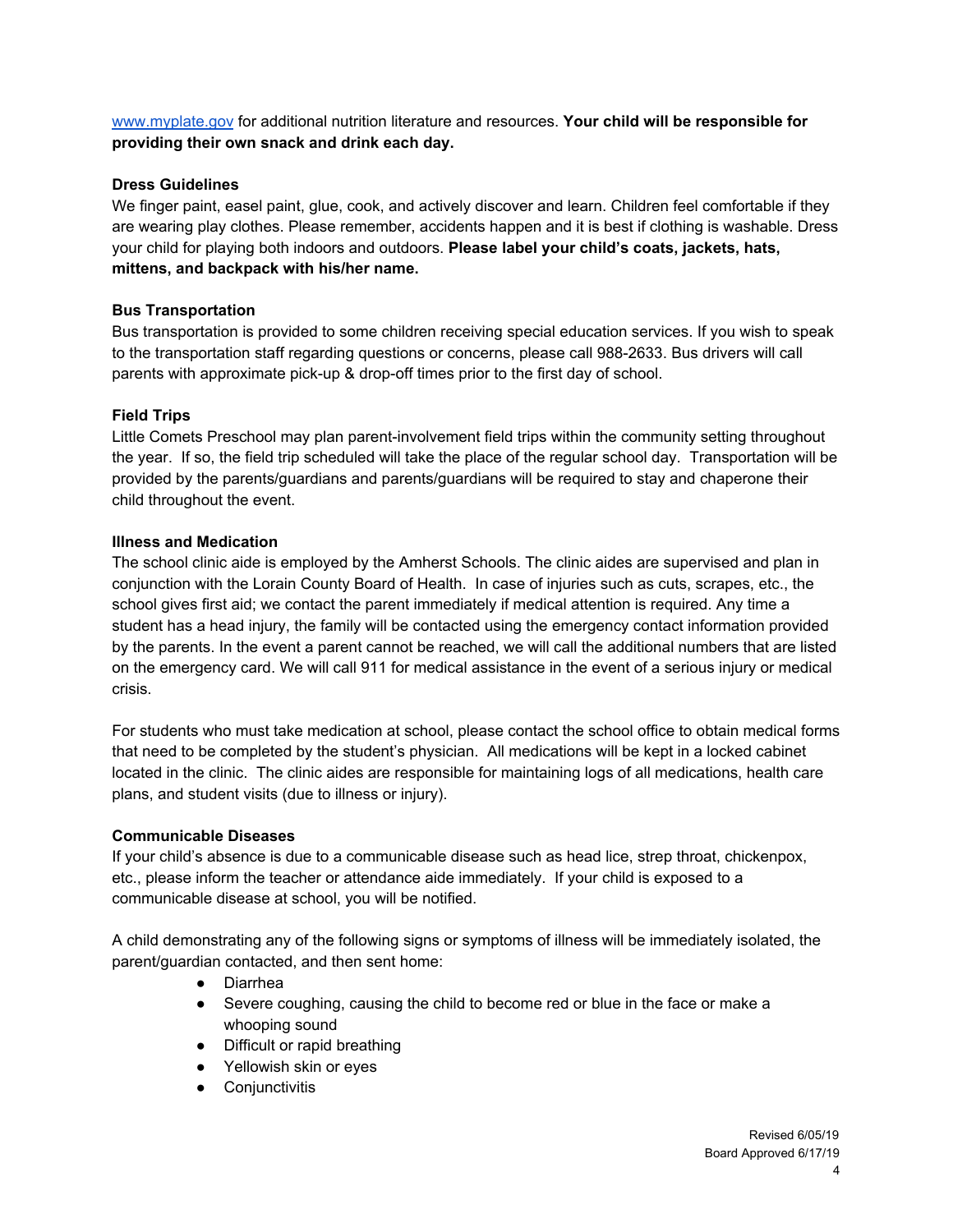- Temperature of one hundred (100) degrees Fahrenheit (as taken by the auxiliary method when in combination with other signs of illness)
- Untreated infected skin patch(es)
- Unusually dark urine and/or grey or white stool
- Stiff neck
- Evidence of lice, scabies, or other parasitic infections

A child with any of the following signs or symptoms of illness is immediately isolated from the other children and decisions regarding whether the child should be sent home immediately or at some other time of the day shall be determined by the Preschool Coordinator and the parent/guardian.

The child, while isolated, shall be carefully watched for the symptoms listed above, as well as the following:

- Unusual spots or rashes
- Sore throat or difficulty swallowing
- Elevated temperature
- Vomiting

If a child needs to be isolated from the other students, due to demonstrated any of the symptoms listed above, that child will **at all times** be cared for in the main office, within sight or hearing of an adult at all times, be made comfortable and provided with a cot, and observed carefully.

All efforts will be made to contact a parent/guardian and the child will be discharged to an individual listed on the child's emergency medical form.

Our preschool staff are trained annually on the symptoms, transmission and notification processes involved in the care of a child who presents with any of the symptoms listed above.

# If your child has been absent due to illness, they may return to school when they remain fever-free *without fever-reducing medication.*

# **Absences**

If your child is going to be absent, please call your child's preschool teacher to report the absence at school. If your special needs child is transported by bus, also please call 988-2633 to inform the bus garage.

If your child has been absent due to illness, they may return to school when they remain fever-free **without fever-reducing medication.**

# **Parent/Teacher Conferences**

Conference days are established in October, November, and February. At other times, parents must contact the teacher to schedule an appointment for a conference.

# **Preschool Report Cards**

Report cards are designed for all students in the program. Areas on the report card include: social skills, language skills, self-help skills, language arts, math, and motor skills. Student progress will be discussed with parents during October/November conferences and sent home again at the end of the year.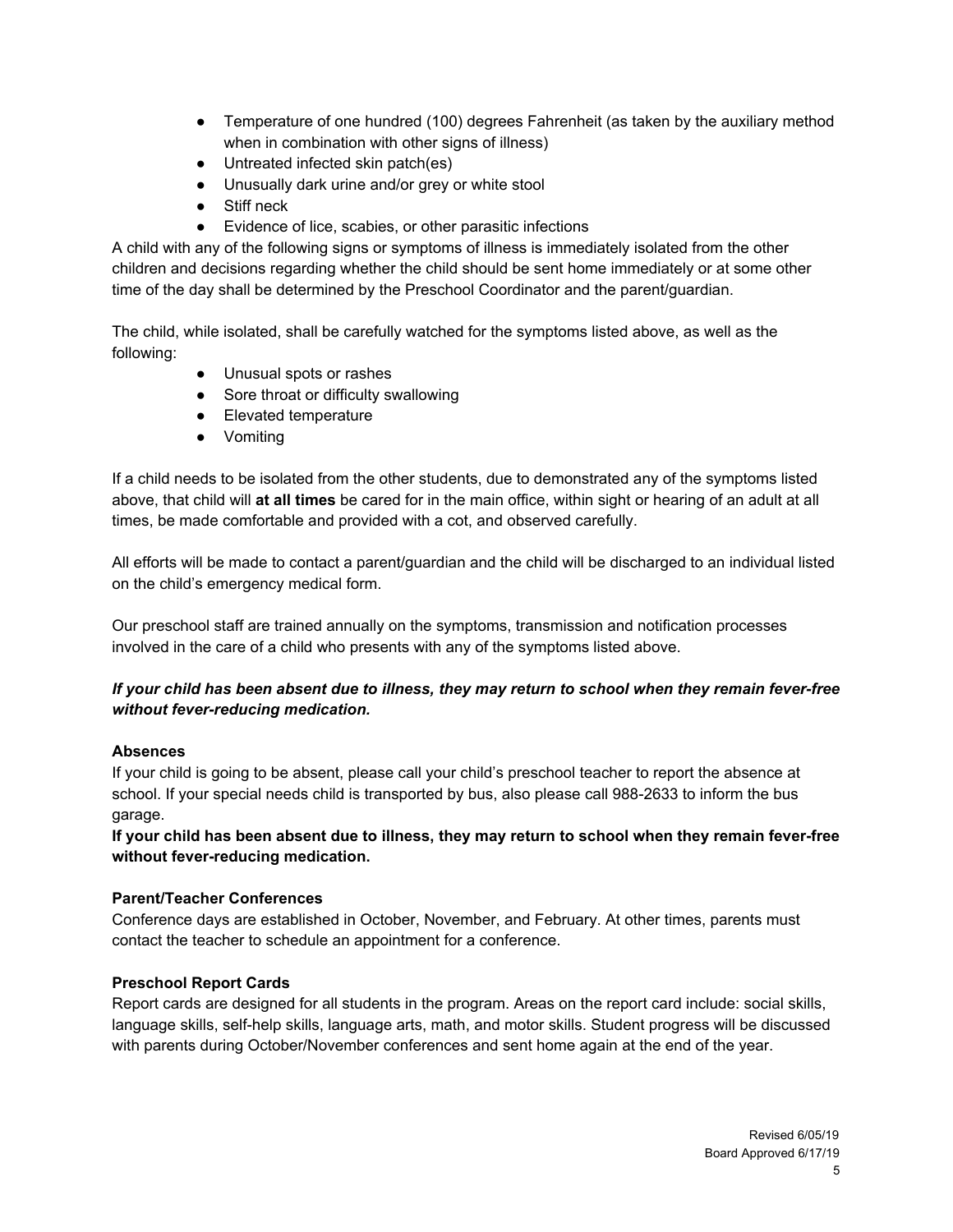## **Preschool IEPs and Progress Reports**

Preschool students who qualify for special education services have an Individualized Education Plan (IEP). Each plan is unique and is designed to meet their individual education goals. IEPs are confidential and they will not be discussed with anyone outside of their IEP team. Progress reports will go home quarterly to review with parents how their child is doing on their individual education goals.

#### **Preschool Testing**

The state of Ohio requires some testing of our preschoolers including Early Learning Assessment, Ages & Stages Questionnaire (social-emotional) and Early Childhood Outcomes (ratings of developmental areas). Your child will have at least two of these assessments or all three, depending on whether your child has special needs or is a typical peer model.

## **Developmental Screening and Referral Process**

Peer Models: Within 60 days of starting school, observations and a developmental screen will be conducted with your child using the Brigance PreK Screen and/or ASQ-3. Results will be shared with parents at fall conferences, or sooner if referral for follow-up assessment is warranted. (Students with Special Needs: If an initial evaluation for an IEP was completed within the first 60 days of school, screening was conducted as part of that process. Screening will be conducted annually thereafter).

#### **Annual Health Screening and Referral Process**

As part of your child's enrollment, you are required to have your child's physician complete a medical statement that ensures your child has had an annual physical exam (which may include height, weight, blood lead and hemoglobin levels), has up-to-date immunizations (or exemption), and is in suitable health to attend school. In addition, the Clinic Aides, supervised by our county Nursing Supervisor will screen your child's hearing and vision within 60 days of enrollment, and annually thereafter. Results will be maintained in the nurse's office and in the child's cumulative folder. The nurse will notify the teacher and send a referral letter home if additional follow-up is recommended.

## **Transition Information:**

## **Into Preschool:**

Special needs: Parents and students have the opportunity to tour the classrooms when they have their Play-based assessment. Information from families is summarized in the ETR and Child and Family Information Form upon enrollment. When their IEP is complete and their classroom is assigned, parents and students can visit the classroom. The teacher will provide parent orientation regarding procedures and the handbook.

Typical Peers: Parents and children have an opportunity to attend an Open House or arrange a personal tour prior to turning in their application and deposit. A letter is sent following their child's registration with a reminder about upcoming dates in August including when class lists are posted, a building Open House for families to see the classroom and meet the teacher, Parent Orientation, and the first day of school. Parents may be present during arrival on the first day for taking pictures. Additionally parents will be asked to complete a Child and Family Information form at Parent Orientation.

#### **Within the preschool:**

If a student will be transitioning from a small class to a larger class, this will be discussed with the parent and the student will be provided opportunities to visit and be integrated for short periods in which they will likely be successful (free play and/or circle time). Teachers will collaborate regarding student information. Parents will have an opportunity to meet the transition teacher. Student file will be transferred at the end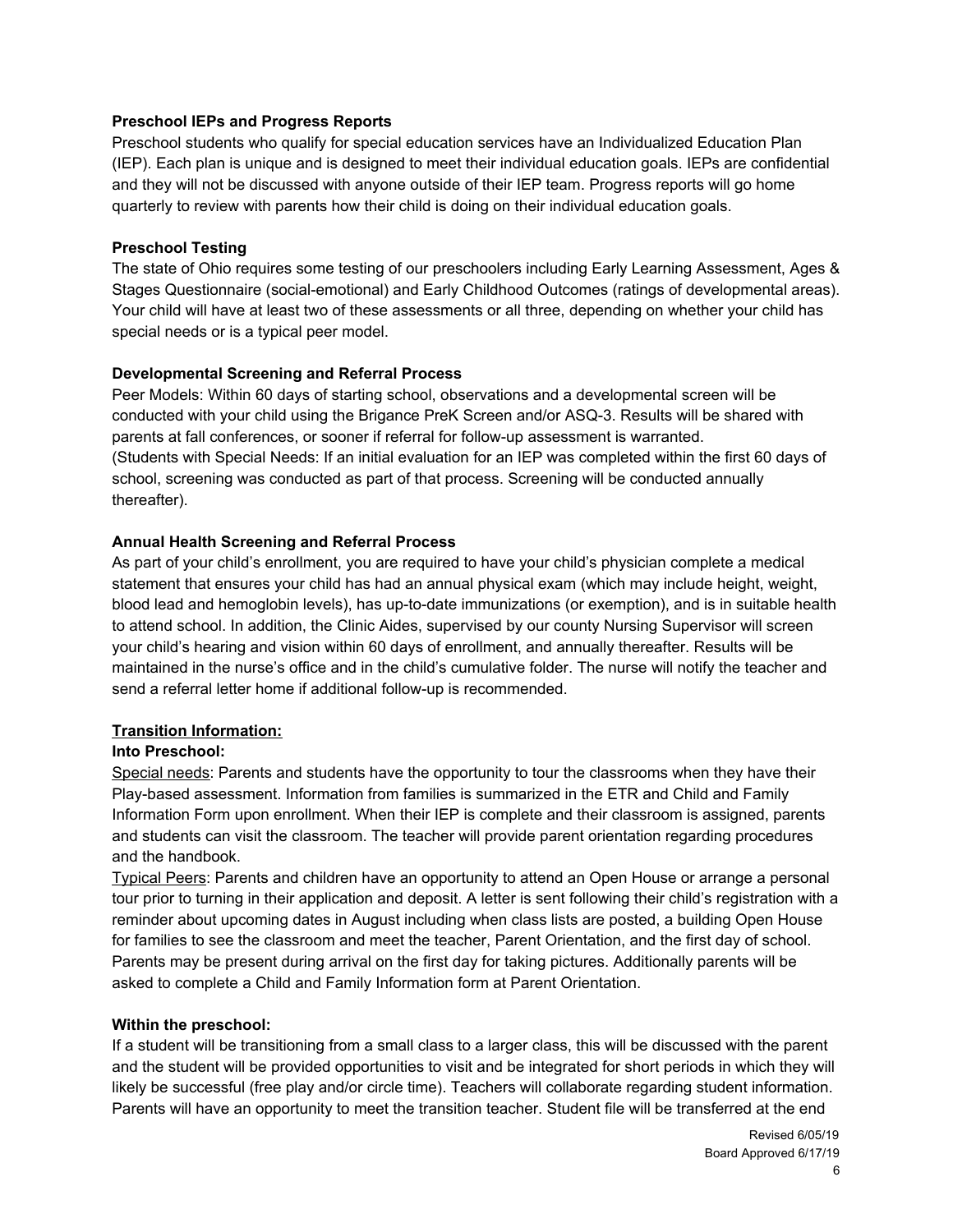of the year (or designated time of transfer). Parents will attend the Parent Orientation with the new teacher in the fall.

## **To Kindergarten:**

\*During fall conferences teachers and parents will complete a Transition Planning Form for students who will go to kindergarten the following year.

\*Teachers begin to talk with students in spring regarding the upcoming transition. Students view a video about lunch at Powers Elementary all day kindergarten.

\*Parents and students are invited to attend a Kindergarten Tour at Powers Elementary School in early May. A building tour is provided, students visit a kindergarten classroom for a brief time while parents meet with the Principal. Students also walk through a simulated lunch experience.

\*If students with special needs were previously identified as developmentally delayed, a re-evaluation is completed and a new IEP is developed as needed. A kindergarten teacher or intervention specialist from Powers Elementary will be invited to attend the transition IEP conference.

\*Parents are provided information about providing 2 new proofs of residency in lieu of re-registration and will complete a kindergarten questionnaire.

\*Parents are invited to a preschool graduation celebration on the last day of preschool.

\*Final report cards are shared with parents. Cum files which contain copies of report cards and assessment information are delivered to Powers Elementary in early June.

\*Preschool teachers are present for the first day of kindergarten to greet students and help with adiustment.

**Withdrawal to Another Preschool:** Parents should notify the child's teacher of the withdrawal, and come to the school office to sign and date a Withdrawal Form and Records Release Form, which includes the name and address of the new school. The preschool teacher (and if needed the special education secretary) will forward records.

**Records Transfer Policy:** Upon withdrawal and release of records, the preschool teacher and/or preschool administrator will forward copies of report cards, assessments such as ELA scores, Early Childhood Outcomes Summary Form and Ages & Stages scores to the receiving school. (ETR and IEP will also be forwarded, if applicable).

# **Community Resources**

Little Comets Preschool would like to support the families of our students. If you need any support, please contact your child's teacher or the preschool coordinator for additional information whether it is for your child or another family member. Your request will be handled in a confidential manner. In addition, some local resources are listed below:

| Children's Developmental Center (OT, PT, Speech, Summer Camps 440-984-2496 |              |
|----------------------------------------------------------------------------|--------------|
| Second Harvest Food Bank of North Central Ohio (food needs)                | 440-960-2265 |
| Lorain County Health Department                                            | 440-322-6367 |
| Lorain County Health and Dentistry                                         | 440-240-1655 |
| <b>Amherst Public Library</b>                                              | 440-988-4230 |
| Educational Service Center of Lorain County Region 2 SST                   | 440-324-5777 |
| Mercy Recreational and Health Center                                       | 440-984-3470 |
| <b>Firelands Counseling</b>                                                | 440-984-3882 |
| <b>Beechbrook</b>                                                          | 440-324-4980 |
| Guidestone                                                                 | 866-557-5218 |
| <b>Bellfaire</b>                                                           | 440-324-5701 |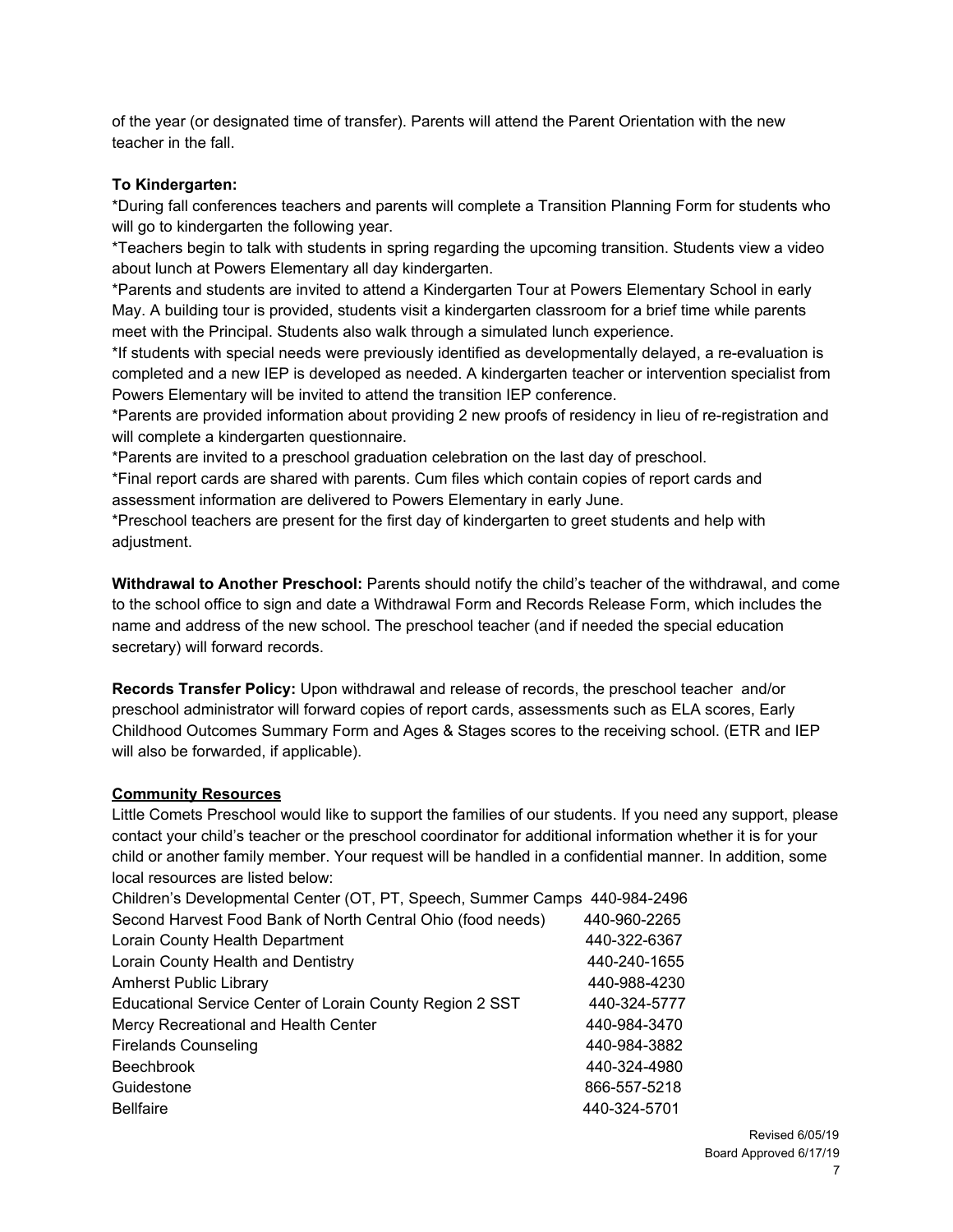Far West Center 440-988-4900 Allied Behavioral Health Services 440-282-1383

#### **Healthchek Services for Children Younger than Age 21**

Healthchek is Ohio's Early and Periodic Screening, Diagnosis and Treatment (EPSDT) Program. It is a service package for babies, kids, and young adults younger than age 21 who are enrolled on Ohio Medicaid. The purpose of Healthchek is to discover and treat health problems early. If a potential health problem is found, further diagnosis and treatment are covered by Medicaid.

Healthchek covers ten check-ups in the first two years of life and annual check-ups thereafter and offers a comprehensive physical examination that includes:

- medical history
- complete unclothed exam (with parent approval)
- developmental screening (to assess if child's physical and mental abilities are age appropriate)
- vision screening
- dental screening
- hearing assessment
- immunization assessment (making sure child receives them on time)
- lead [screening](http://medicaid.ohio.gov/FOROHIOANS/Programs/Lead.aspx); and
- other services or screenings as needed

If your children are enrolled on Ohio Medicaid, Healthchek services are available to them. If you are younger than age 21 and are also enrolled, you can receive Healthchek services, too.

You can get help and information by contacting your county Healthchek coordinator or your managed care plan and by going to <http://medicaid.ohio.gov/FOROHIOANS/Programs/Healthchek.aspx>

#### **Discipline**

The preschool staff works to help our students become gradually more independent, self-reliant, confident, and responsible for their behaviors. Teachers use a variety of techniques to teach behaviors. They may use modeling of appropriate behavior, positive reinforcement, natural and logical consequences, redirection, and "time out". Teachers encourage children to express their feelings in an acceptable way. If behaviors interfere with learning and productive activities and/or safety of others, the teachers will inform parents and a plan will be developed to address behavior concerns. Behavioral expectations for students are posted in each classroom.

Little Comets philosophy on discipline applies to all students on the premises and shall be restricted as follows:

- There shall be no cruel, harsh, corporal punishment or any unusual punishments such as, but not limited to, punching, pinching, shaking, spanking or biting.
- No discipline shall be delegated to any other child.
- No physical restraints shall be used to confine a child by any means other than holding a child for a short period of time, such as a protective hug, so the child may regain control.
- No child shall be placed in a locked room or confined in an enclosed area such as a closet, box or similar cubical.
- No child shall be subjected to profane language, threats or derogatory remarks about himself or his family or other verbal abuse.
- Discipline shall not be imposed upon a child for failure to eat, failure to sleep or for toileting accidents.
- Techniques of discipline shall not humiliate, shame or frighten a child.